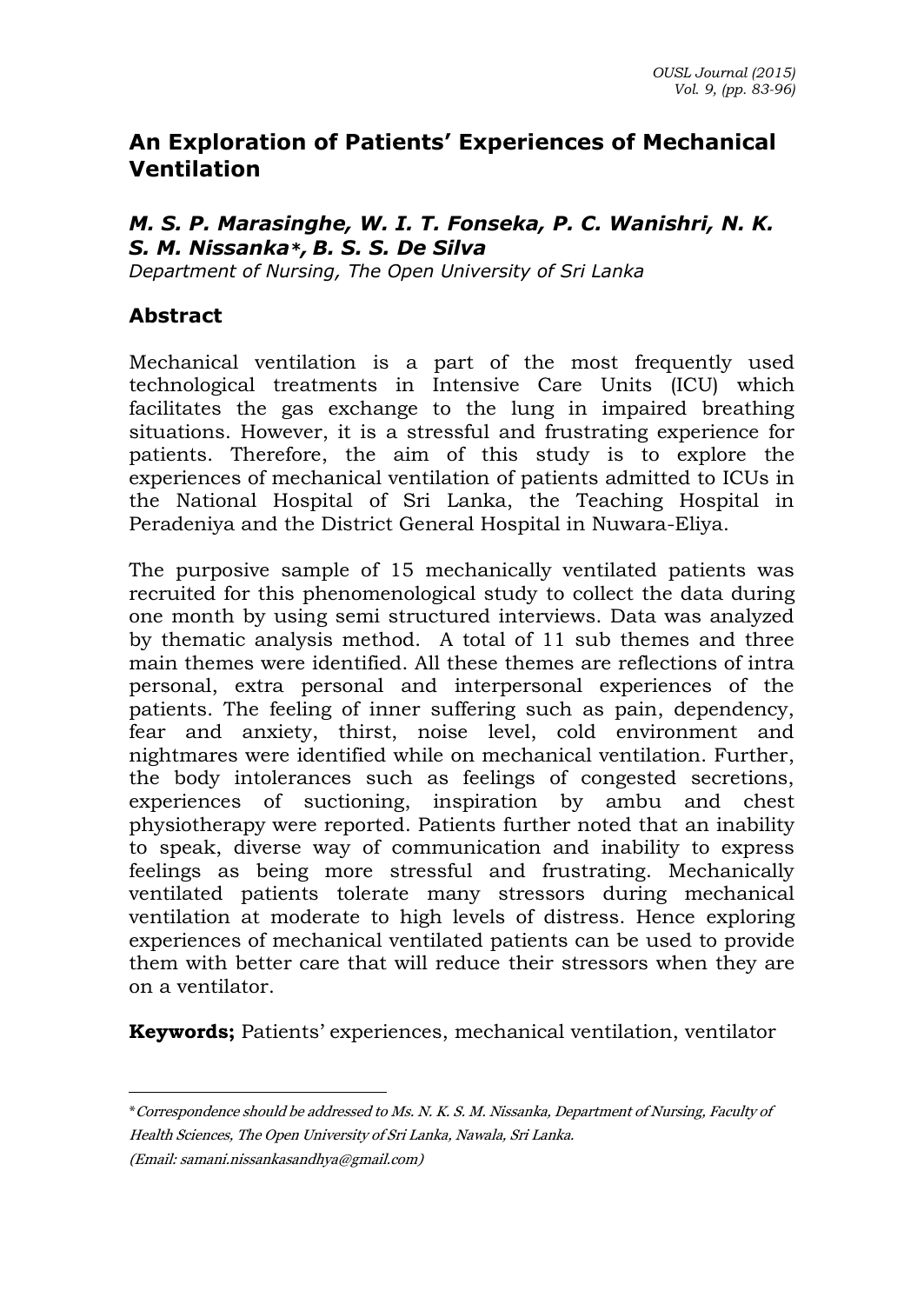## **Introduction**

Mechanical ventilation is a supportive therapy which facilitates the gas exchange of the lung with the use of mechanical apparatus when there are impaired breathing situations of the patients. It is the most widely used life supportive technique in Intensive Care Units (ICUs) in hospitals all over the world (Brochard, 2003). Despite the dramatic development in technology of the mechanical ventilator, it is still described as a stressful and frustrating experience for patients (Granja et al., 2005). Since the early days, the use of the mechanical ventilator named as the iron lung machine, to the modernized ventilator, studies have been conducted on patients' experiences of mechanical ventilation. Many of them highlighted that experiences of mechanically ventilated patients are very stressful. While on the mechanical ventilator most patients were conscious, but paralyzed with medicine. Therefore, mechanically ventilated patients undergo various experiences, including pain, lack of peace, fear, anxiety, lack of sleep, feeling tense, and the inability to speak or communicate, which are unique to each (Arabi & Tavakol, 2009; Guttormson, 2011; Rotondi *et al*., 2002).

According to the literature, there had been many studies on intrapersonal, extra-personal, and interpersonal experiences of patients in ICU. A phenomenological study conducted by Arabi and Tavakol (2009) in Iran, found some of intra personal experiences such as coping with the present condition, changes in self-image, loneliness, pain and lack of peace, nightmares, unfamiliar environment and changes in physiological needs. The authors concluded that the mechanically ventilated patients' experiences were unpleasant (Tavakol, 2009).

A prospective cohort study of Rotondi *et al*, (2002) revealed that two third of the sample were strongly associated with experience of pain, fear, anxiety, and lack of sleep and feeling tense. A phenomenological study conducted by Lykkegaard, and Delmar (2013), unveiled that dependency had been a difficult experience related to mechanical ventilation. Moreover, Johansson, Bergbom and Lindahl (2012), indicated the need to reduce disturbing and unexpected sound and noise around the critically ill. Furthermore, Granja *et al*., (2005) conducted a study in ten Portuguese ICUs. The result revealed that 64% of patients experienced pain and 51% of patients reported bad experience of dreams and nightmares.

Many studies done worldwide on mechanical ventilated patients highlighted that their discomfort and extra-personal experience are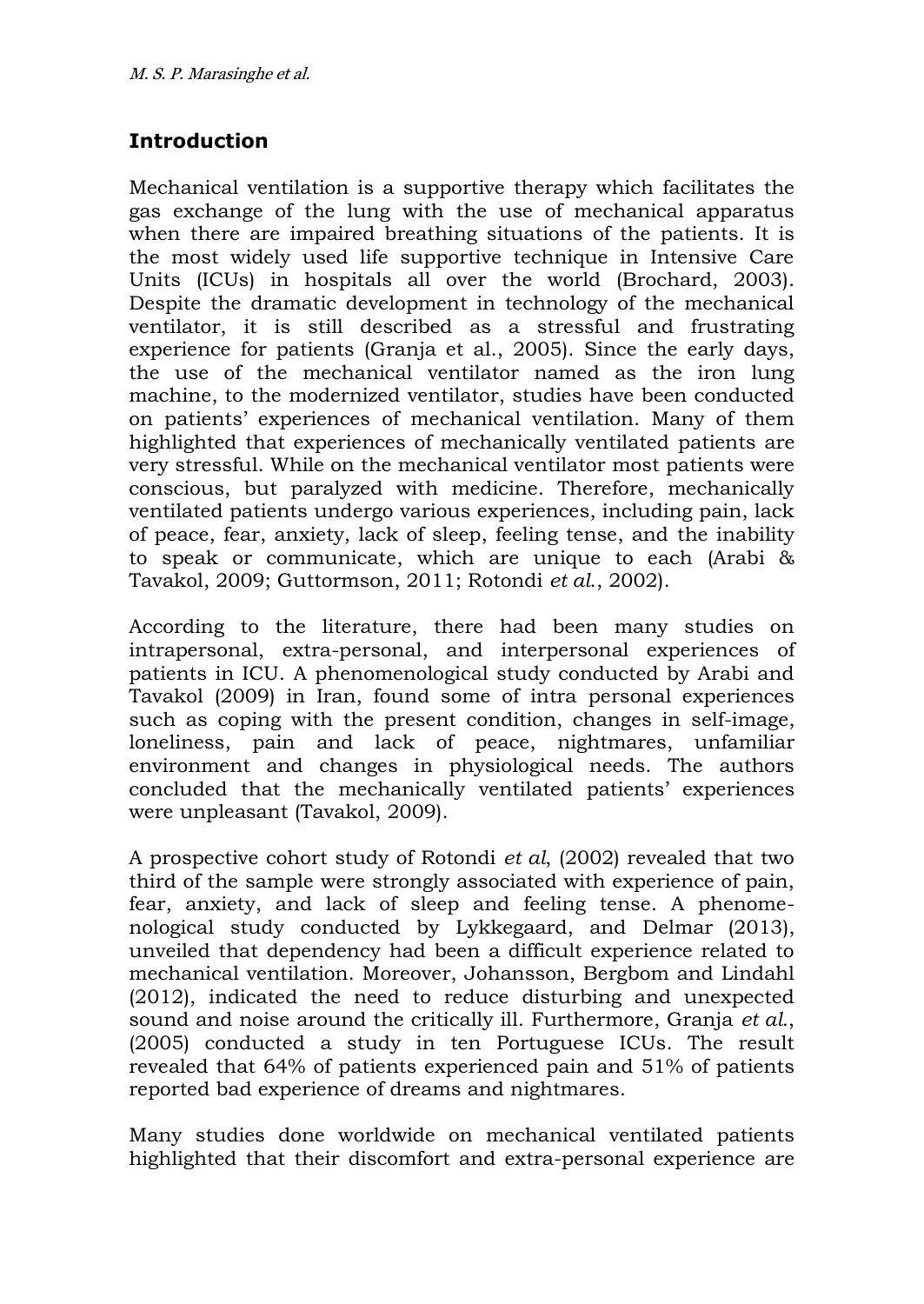more extensive. The study of Arabi and Tavakol (2009) indicated that their extra personal experience includes difficulties with suctioning, change in position, chest physiotherapy, personal health, and change in sleep pattern, weaning, inspiration by ambu, and vital dependency to intra venous medication as important. Studies from both developing countries and developed countries stated extrapersonal experiences as stressful. Granja, *et al*., (2005) found that 81% of patients reported that tracheal tube aspiration is more stressful and 75% of patients reported difficulties about the nasal tube.

Interpersonal experiences include communication deprivation, communication by writing, one-way verbal communication and touch which the patients experienced toward physicians, nurses and their accompanying persons (Arabi & Tavakol, 2009; Khalaila *et al*; 2011; Patak, *et al*., 2005).

Communicating with others is a main difficulty with ventilated patients and a cross sectional correlation study conducted by Khalaila *et al*, (2011) found that fear and anger were presented in relation to difficulty in communication. The authors have concluded that patients treated with mechanical ventilation experienced a moderate to extreme level of psycho emotional distress because they cannot speak and communicate their needs. Further, Patak, *et al*., (2005) conducted a study and found that 62% of patients reported a high level of frustration in communicating their needs while being mechanically ventilated. Rotondi *et al*. (2002) and Tosun et al. (2009) reported the inability to communicate and the difficulty to be understood had been described as uncomfortable stressful experiences of ventilated patients.

The literature provided important insight into the patients' experiences of mechanical ventilation in relation to most of the countries. However, in the Sri Lankan context, literature related to patients' experiences of mechanical ventilation has not been identified. As Sri Lanka is a developing country with limited resources and specific cultural groups, their experiences of mechanical ventilation may be significant. Therefore, it is of paramount importance to explore the patients' experiences on this phenomenon and how they perceive and discuss their experiences related to mechanical ventilation in relation to the Sri Lankan context.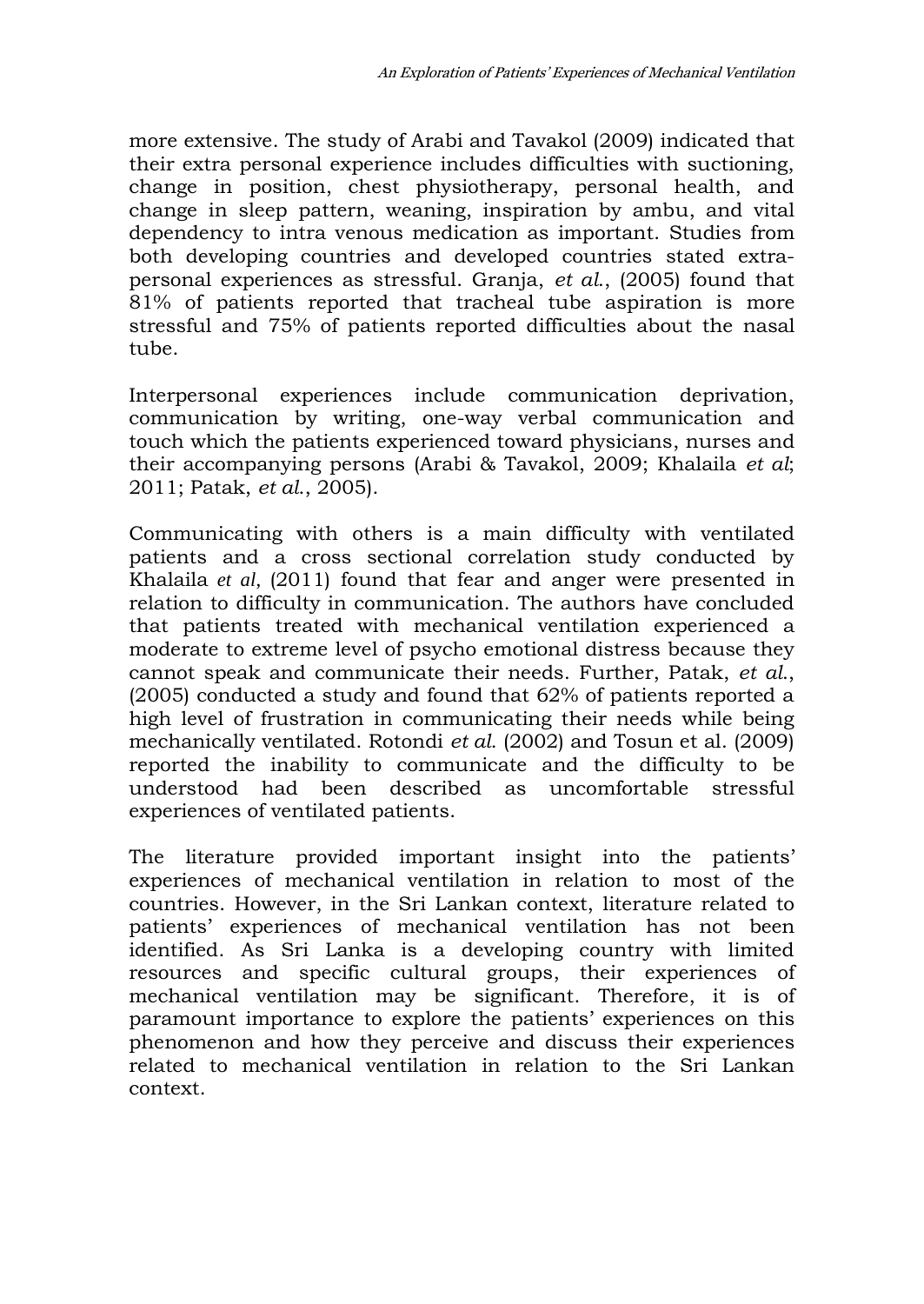# **Methodology**

A descriptive phenomenological method exploratory descriptive was utilized in this study to explore the patients' lived experiences of mechanical ventilation. Since this qualitative approach is important to understand how people make sense of their experiences (Merriam, 2009), it was used as a powerful tool to understand subjective experiences (Hancock *et al*., 1998) of mechanically ventilated patients and gaining their insights (Lester, 2007). It is also important to recognize how people perceive and talk about their experiences (Marriam, 2009). Since the aim of this research is to explore the patients' experiences of mechanical ventilation, a qualitative research approach rather than a quantitative research method has been selected to explore the meaning, actions and interpretations of the patients' experiences of mechanical ventilation in relation to the Sri Lankan context.

#### **Study Settings and Participants**

The study was carried out in ICUs of three hospitals, namely the National Hospital of Sri Lanka, Teaching Hospital in Peradeniya and District General Hospital in Nuwaraeliya. These units have a nurse to patient ratio of one to one and all units use modern ventilators such as Centiva, Bennett 760, Bennett 840 and Newport. The purposive sample of 15 mechanically ventilated patients was recruited to collect the data during a one-month period which included eight females and seven male participants. All the participants were above 18 years and below 65 years old, who were mechanically ventilated patients for a minimum of 24 hours. Their ability to orient a person, place, time and the ability to speak Sinhala, Tamil or English languages were considered. Willingness to discuss feelings; competency and ability to sign an informed consent were also considered in this study as they were able to share their experiences related to mechanical ventilation. Any patient who had a tracheostomy or who was hemo-dynamically unstable at the time of the interview was excluded from the study.

#### **Ethical Consideration**

Ethical approval for the study was granted by the Ethical Review Committee of the National Hospital of Sri Lanka and Ethics Review Committee of the Faculty of Medicine at the University of Peradeniya and administrative clearance was also obtained from the relevant authorities. The patients were informed that their participation was completely voluntary and the ability to withdraw from their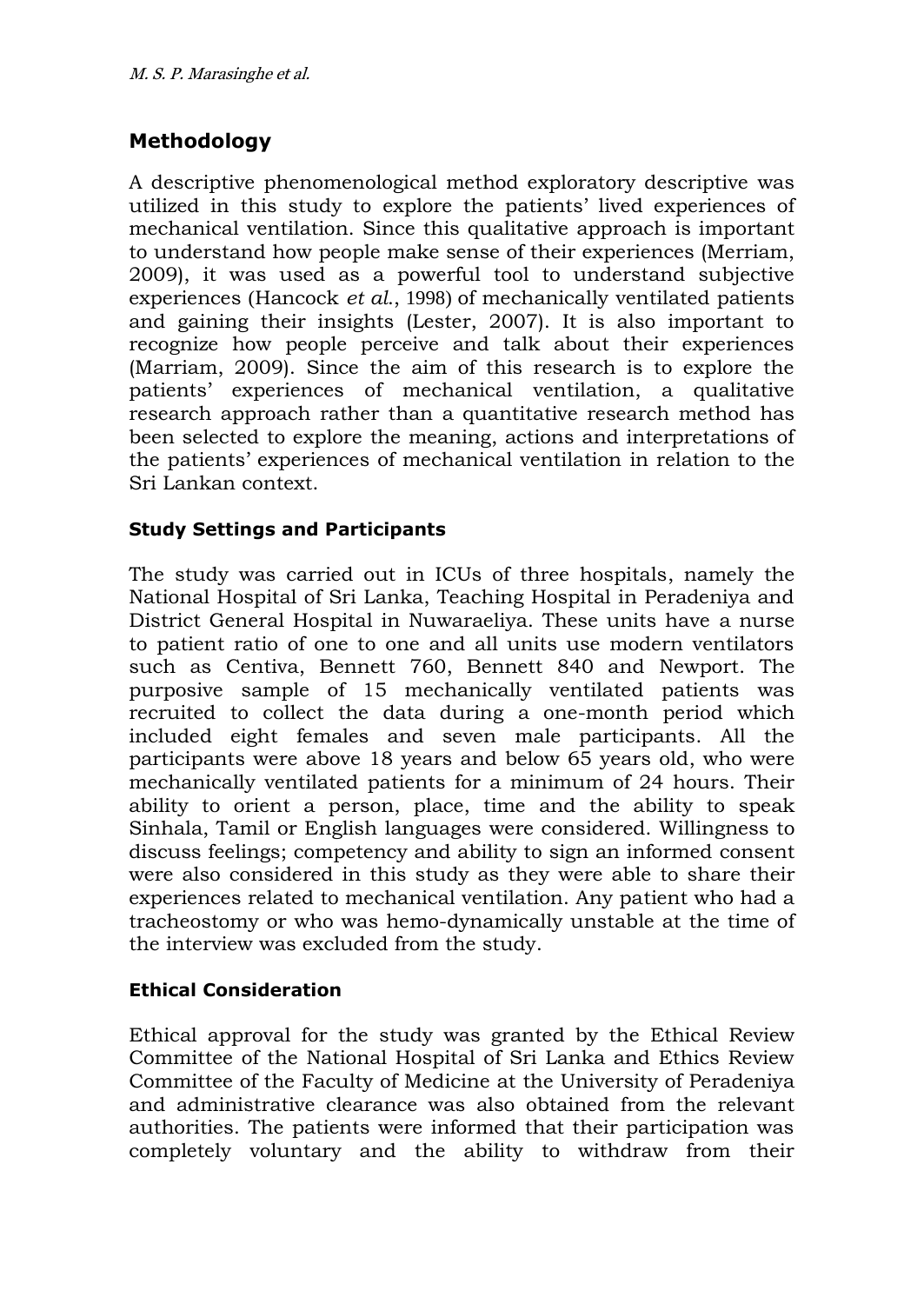participation at any time without any consequences was left open. All participants were kept fully informed of the purposes, benefits, potential risks of the study before taking their informed consent.

### **Data Collection**

Data was collected through face to face interviews conducted by coauthors based on a pre- formulated topic guide. Rice and Ezzy (1999) pointed out that a guided theme list or inventory of topics helps to cover all relevant issues that are required for investigating. On the other hand, this theme list did not have direct questions but it acted as a reminder regarding the topics that needed to be considered while interviewing. Supplementary questions such as "What; How; and Can you….." were added in order to encourage participants to describe their experiences in depth (Burns & Grove, 2005). Fifteen participants were interviewed in their mother tongue individually. Every interview lasted for 40 to 50 minutes on average and was recorded on audio tapes with the prior permissions of the participants.

### **Data Analysis**

The interviews were recorded on audio files, transcribed to verbatim, and de-contextualized to a text for analysis. Data analysis was made according to the method of qualitative thematic analysis described by Hycner, (1985). For this, several steps of Braun and Clarke (2006) have been followed such as being familiar with the data, extracting keywords, generate initial codes, clustering them to units of same meaning searching for themes, reviewing themes, defining and naming themes and producing the report. To maintain trustworthiness of the study data, the four steps credibility, transferability, dependability and conformability of the evaluative criteria model highlighted by Guba and Lincoln (1985) were utilized.

## **Findings**

In the process of analysis, through the participants' experiences, three major themes were identified as "feeling of inner suffering", "body intolerance", and "disrupted interactions" from overall generated eleven sub themes. It was presented as a model which illustrates the patients' experiences of mechanical ventilation (Figure1).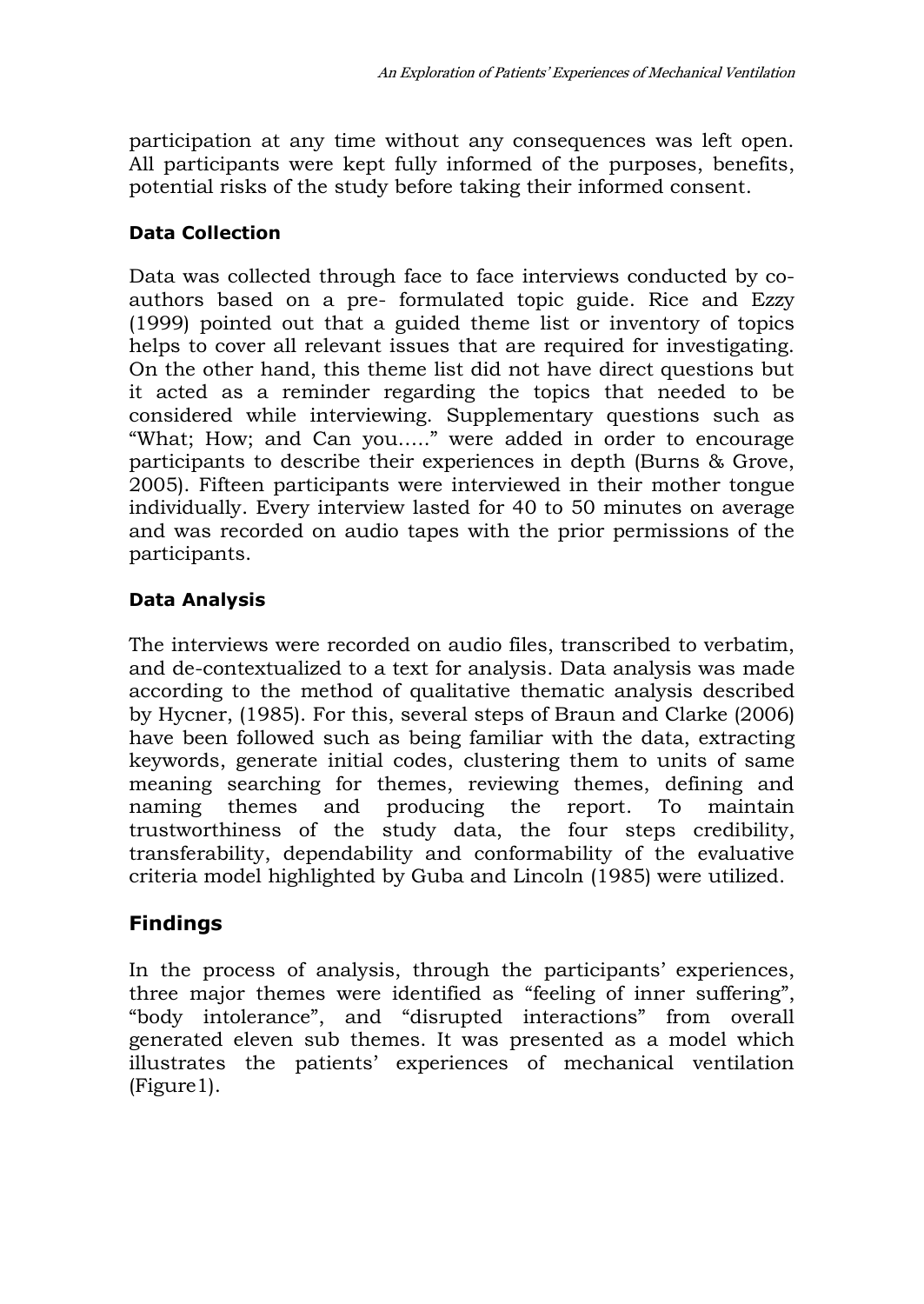

**Figure 1.** Mechanically ventilated patients' experiences and its influences upon them

### **Feeling of Inner Suffering**

Even the main purpose of utilizing therapeutic support of the mechanical ventilator is to ensure the survival of the patient from life threatening conditions, while on the ventilator the majority of the patients are conscious, so that they can hear, feel everything which they are facing, except an inability to express their feelings and emotions. According to the participants, they had experiences of pain during mechanical ventilation and some had a sore throat due to the inserted endotracheal tube into the airway. Back pain was also a common discomfort due to the inability of moving their body for a longer period. Participant I highlighted that as;

*It was pricking like a mass of iron strings. When the tube was removed, I sort of regained life. When turning to this side, it pricks. When on supine position, it is ok. I was unable to turn, it was unbearable. The back was irritating. I just obeyed the instructions to turn. I continued to turn as instructed, even though it pricked* (Interview 09, participant I).

While on the mechanical ventilator, most patients are kept physically paralyzed so that it is limiting their activities of daily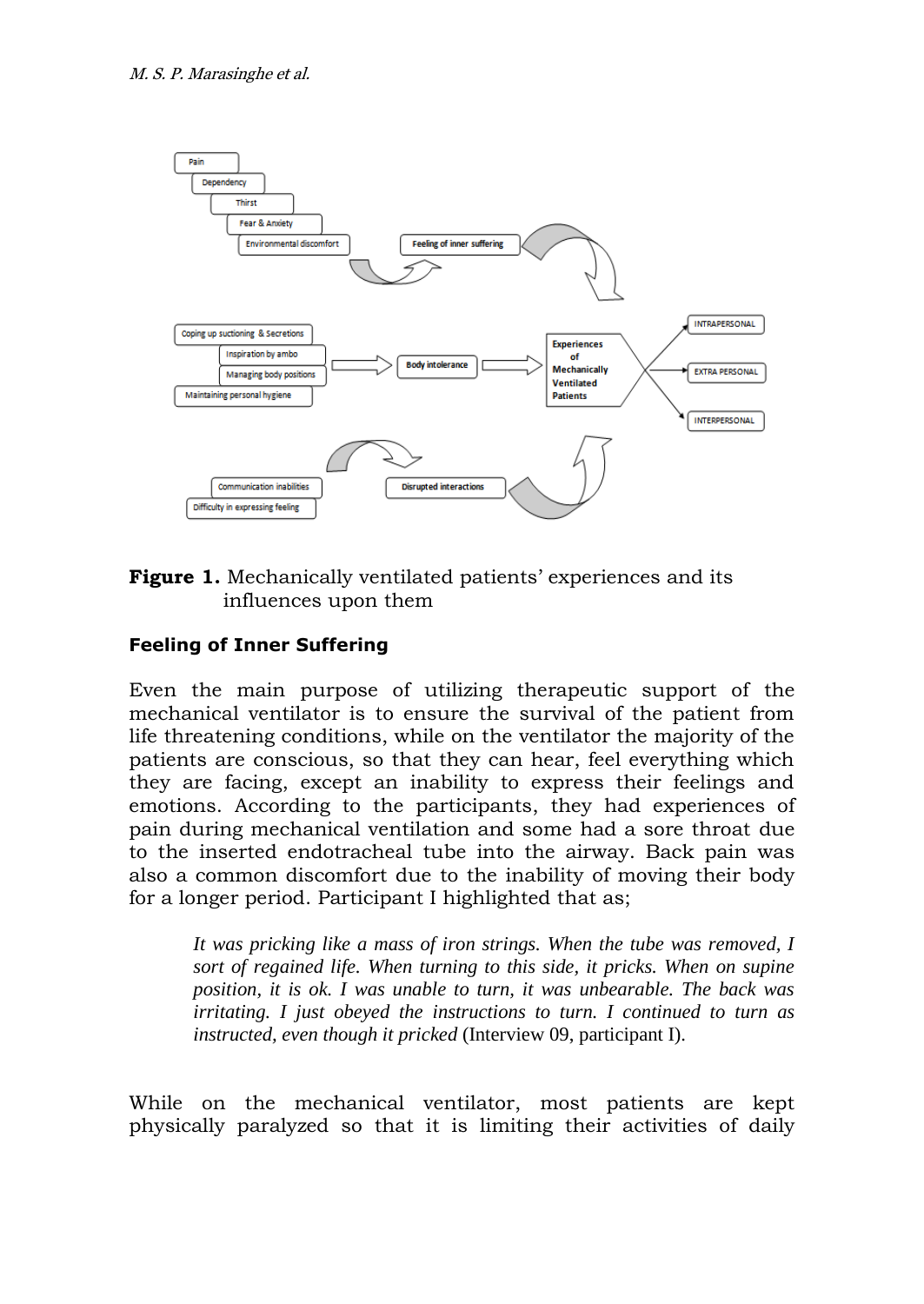living. Further, it was highlighted that they cannot do activities without any other persons' support.

*There was a back pain. Do you remember Miss, I asked you to help me with a pillow at the back. A severe pain came; I couldn't turn* (Interview 06, participant F).

It is a universal truth that patients, who undergo unfamiliar therapy, commonly confront the feelings of fear and anxiety. This was also relevant to mechanically ventilated patients and they also encountered fear and anxiety as a major difficulty. This escalates with the lack of ability to express their feelings and emotions. Such feelings related to their fear and anxiety were expressed as follows;

*I am waiting to see the face of the little one. I saw the elder daughter. I want to see the younger daughter too. How many days were they without me? I remembered all my children. I was afraid and disappointed. When the tube was taken away it was comfortable and I was happy* (Interview 09, participant I).

While on the mechanical ventilator, it is difficult to take food and drink since the apparatus invades the whole mouth cavity of the patient. With this circumstance mechanically ventilated patients mainly endure the feeling of thirst as they do not have the ability to drink water while connected to the mechanical ventilator. They expressed this feeling of thirst as a major problem.

*Thirst was there, I had an unquenchable thirst. I wanted to drink a pot of cold water. I felt like drinking cold water first. Lips were dry and when they wet my lips, it was so comforting* (Interview 04, participant D).

The environment of an ICU where patients are kept mechanically ventilated is an unruffled place with less human interactions. However, due to the devices that are used to maintain lives of critically ill patients, it is surrounded with electronic noises most of the time all over the day. This is an ear –splitting situation for the patients who are conscious but kept on a bed alone without interaction with their relatives. Therefore, almost all participants described that the noise in the ICU as a bad experience and that they cannot sleep properly. Nightmares were common among some patients. Nevertheless, they highlighted that those sounds of alarms negatively affected their comfort. Participants also commented on the cold environment as unbearable.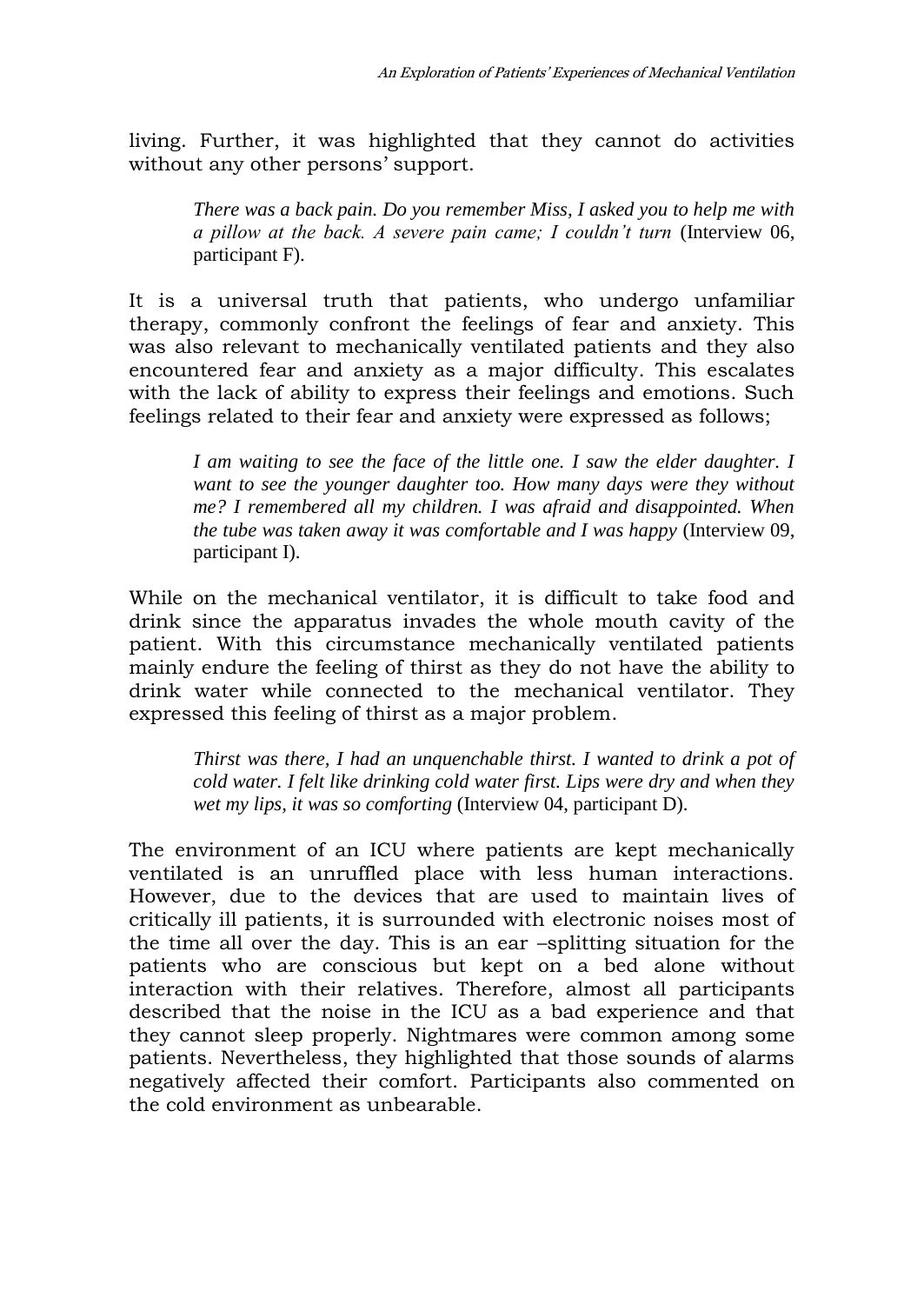*The alarm was bit irritable. It was intolerable at times. The AC was also unbearable. I have phlegm, that's why I think* (Interview 04, participant D). *I couldn't sleep from the day I came. If I sleep, I feel as if the tube is going in; going in and getting stuck inside. I couldn't sleep troubled by that fear*  (Interview 09, participant I).

Patients expressed their feelings about the cold environment. All ICU are generally air conditioned. However most of the time patients cannot tolerate the cold as they are always exposed to cold temperature continuously. One of the patient highlighted that he had secretions due to the air conditioned environment.

*The* air condition *was unbearable. I felt very severe cold but I cannot communicate and feeling very sad. I think I have phlegm, because of this severe cold.* (Interview 07, participant G).

All these common endeavors disclose the major concept or the theme of "feeling of inner suffering" and this reveals the participants intrapersonal suffering while on the mechanical ventilator.

### **Body Intolerance**

Under the mechanical ventilator support, patients cannot spit out secretions and saliva and it is congesting within their air way and the mouth cavity. This has to be removed with the help of others. Some participants expressed that the feelings of congested secretions and experience of suctioning was painful and irritating whereas some had positive feeling on inspiration by ambo apparatus and chest physiotherapy.

*The tube is painful. I felt, I had committed grave sins. I was almost dying. I thought, it was ok to die. When phlegm was removed, I felt a piece was going in. I questioned the existence of God. If they gave me air, it was ok. I felt like throwing the tube away (Interview 09, participant I).*

*I felt unable to breath, but when phlegm was removed, it was comfortable (Interview 08, participant H).*

*When Phlegm came out, that pressing on the chest was ok (Interview 06, participant F).*

With the restricted activities, mechanically ventilated patients have to depend on others, especially on the nurses who are providing care for them. When the caring nurse is away from the patient they have to wait to change their position, and to fulfill essential needs like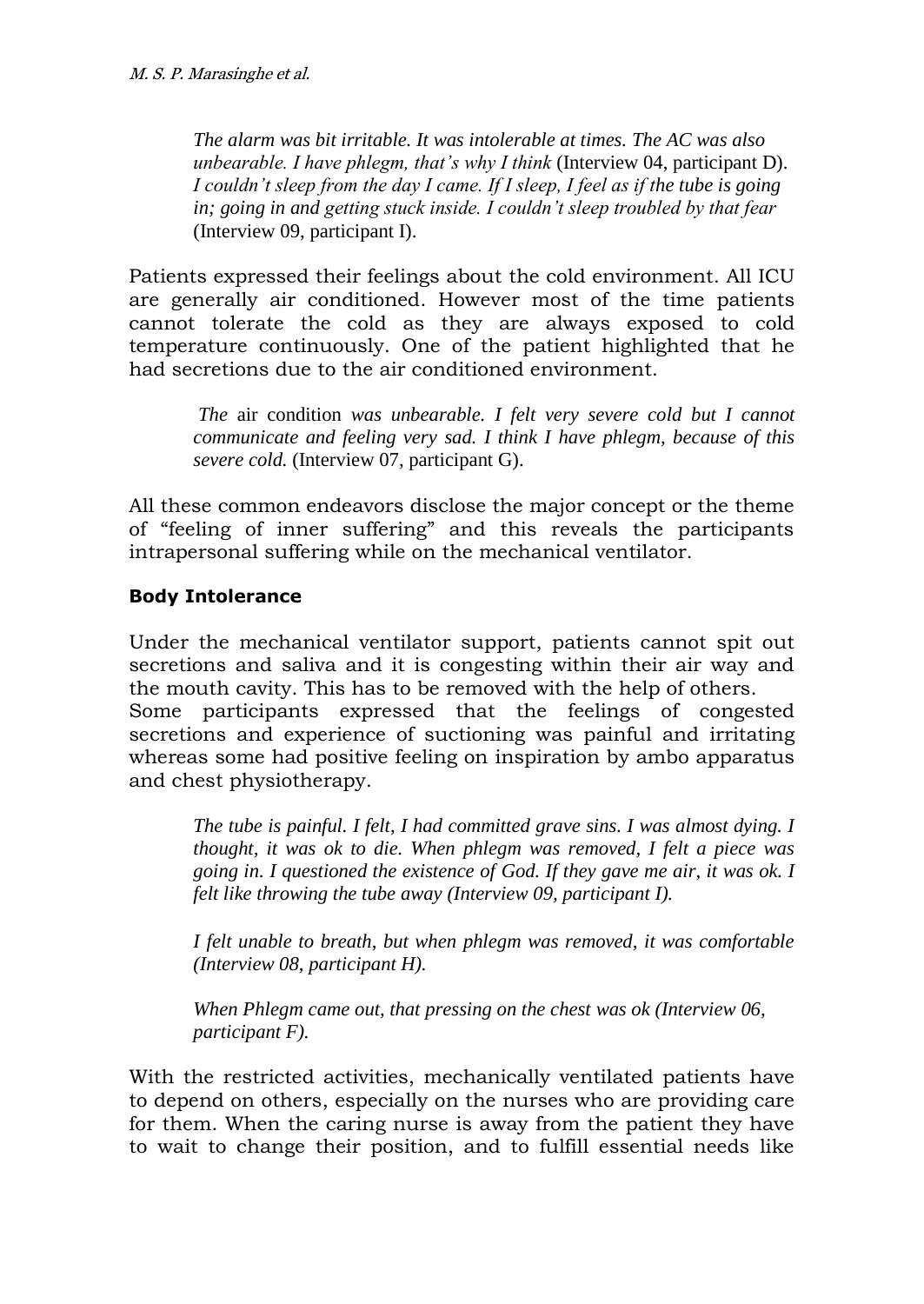maintaining personal hygiene. This was accepted by the participants as a difficult for them.

*Alas! I was unable to turn; I needed another person's help to turn. It was difficult move my body alone* (Interview 02, participant B).

These incidents emphasized the extra personal experiences as their "body intolerance" happened due to the external environment. It was revealed that the external environment of the patient also influenced the mechanically ventilated patients.

#### **Disrupted Interactions**

While in the ventilator, patients cannot also talk and communicate with others due to the inserted mouth piece which helps them to breathe in and out. Even though this is essential for their life saving, all participants reported communication difficulties as moderate to extremely stressful. Participants were worried about their inability to speak, not being understood and reported that they communicated with others by using hands.

*By hitting the bar of the bed, I tried to communicate as I couldn't talk with these machines. Most of the time nurses cannot understand what I want to tell. When feel the barrier to communicate, it was severe stress (*Interview 01, participant A).

Participants also worried about the inability to express their feelings. They highlighted that it was a big problem and a negative experience related to mechanical ventilation.

*I couldn't communicate; I just enjoyed looking at the faces of my loved ones. It was a very sad situation* (Interview 07, participant D).

Likely, through the analysis of participants' feelings, it can be seen that the patients who were in a mechanical ventilator encountered a very unpleasant experience.

Findings of the present study reveal that the patients had different experiences of mechanical ventilation during their ventilated period. Most of them had experienced stress and suffering due to various reasons. Findings shows patient's intrapersonal experiences like pain, dependency, thirst, fear and anxiety as the most common experiences of ventilated patients. Further, noise level, cold environment and nightmares were other unpleasant experiences of mechanically ventilated patients. Secretions and suction, inspiration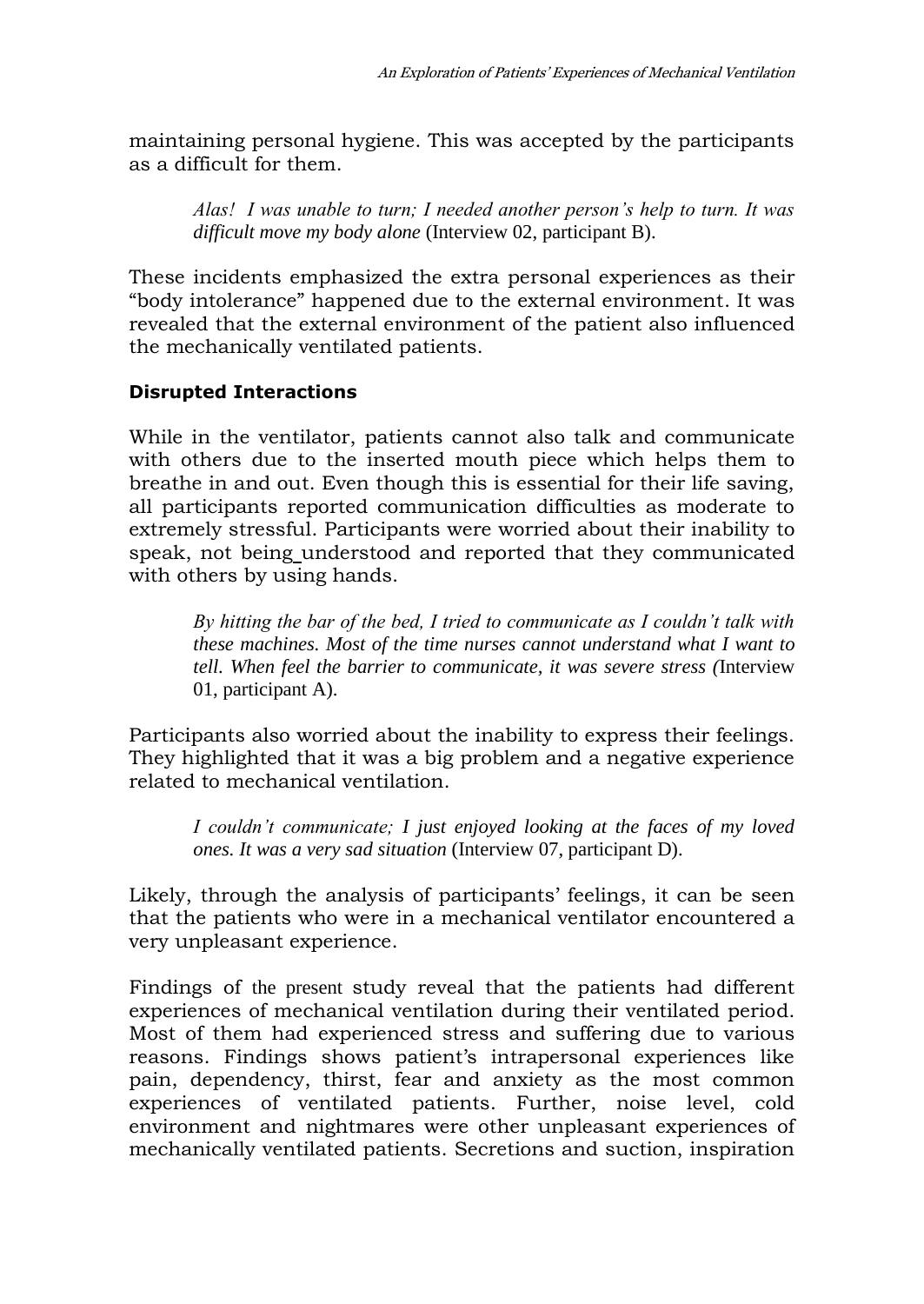by ambu and chest physiotherapy were extra personal experiences most of the mechanically ventilated patients faced. Inability to speak, way of communicate and express feelings was an important interpersonal experience of mechanically ventilated patients.

## **Discussion**

The findings of the present study identified that the patients had many experiences of mechanical ventilation during their ventilated period. In the process of analysis, three major themes were identified as feeling of inner suffering, body intolerance, and disrupted interactions from overall generated eleven sub themes.

Participants expressed that experiences related to mechanical ventilation negatively affected their comfort during mechanical ventilation. The study revealed that the participants had experiences of pain and sore throat related to the endotracheal tube and they pointed out back pain due to the inability to move their body. Both Sri Lankan and some Iranian patients complained of pain in throat and general pain (Arabi & Tavakol, 2009). It may be due to the lack of changing position (Tosun et al., 2009). Dependency is reported as the most important source of stress in mechanical ventilation in this study as well as other studies (Lykkegaard & Delmar, 2013; Tosun *et al*., 2009). It may be due to the patients' inability to convey their real feelings with an endotracheal tube and their lack of experience in nursing care management.

Moreover, participants expressed that the fear and anxiety were other stressful factors during mechanical ventilation. Similar results were found in the studies of Chlan and Savik (2011), Eng, Hassan, Saidi and Zulkfli (2008), and Patak, *et al*. (2004). It could be due to the fact that nurses and other health care workers neglect the patients' communication efforts (Patak, *et al*., 2004). In the study, the patients expressed their feelings about noise level and cold environment in the ICU as being more stressful, same as in Sweden (Johansson, Bergbom & Lindahl, 2012). It might be due to the unfamiliar environment. Moreover, nightmares were highlighted as the most discomforting factor not only in Sri Lanka but also in Iran (Arabi & Tavakol, 2009). It might be due to the fear of patients and not receiving enough information about their conditions by health care workers.

The study revealed that the experiences occurred due to the functions carried out by others or extra personally in relation to mechanical ventilation such as feelings of congested secretions,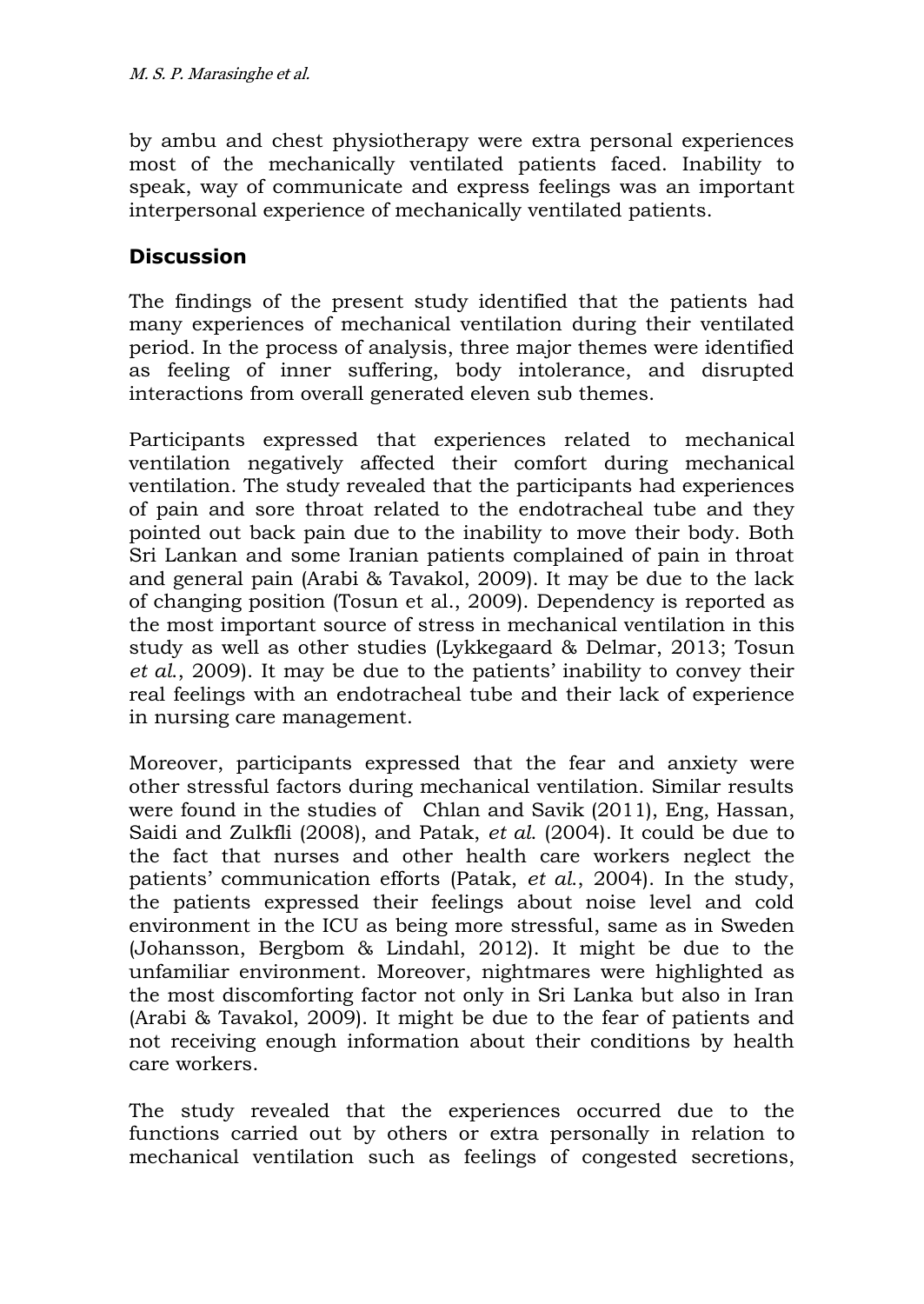experiences of suctioning, inspiration by ambu and chest physiotherapy. Participants reported that such experiences were both positive and negative. In the study of Arabi and Tavakol (2009) that suctioning was difficult and stressful for the ventilated patients. Participants expressed that feelings of secretions and experience of suctioning were painful and irritating as reported both in Sri Lanka and in Netherlands (Leur, Zwaveling, Loef & Schans, 2003; Tosun *et al*., 2009). Furthermore, participants had both positive and negative experiences about the inspiration by ambu and chest physiotherapy same as in Iran (Arabi & Tavakol, 2009). They disclosed that the procedure was helpful and provided relief in the sense that it made their breathing easier after the secretions had been removed. While others expressed that the procedure of removing secretions produced pain and discomfort and therefore, they would rather not have it (Arabi & Tavakol, 2009; Rotondi *et al*., 2002). This may be due to the air hunger and fear of the participants (Rotondi *et al*., 2002).

The study has found the communication barrier as a major problem for mechanically ventilated patients. Participants further noted the inability to speak, diverse ways of communication and inability to express feelings as being more stressful and frustrating. Participants highlighted the inability to speak and not being understood as stressful or difficult same as in Portugal (Granja *et al*., 2005). It might have happened due to health care workers being sometimes too busy and do not spend sufficient time attempting to understand patients' modes of communication (Patak, *et al*., 2004).

When considering the overall present study findings, participants had stressful and frustrating intra personal, extra personal and interpersonal experiences during mechanical ventilation. Participants expressed unpleasant and uncomfortable feelings while receiving mechanical ventilation.

## **Conclusions**

The findings of this study focused to determine the experiences of patients on mechanical ventilation in ICUs. It has shown that they were associated with negative experiences with mechanical ventilation. Pain, dependency, fear and anxiety, thirst, noise level, cold environment and fear from sleep were described as uncomfortable and stressful intrapersonal experiences which patients suffered during mechanical ventilation. Furthermore, participants showed feeling of clogged secretion and difficulties with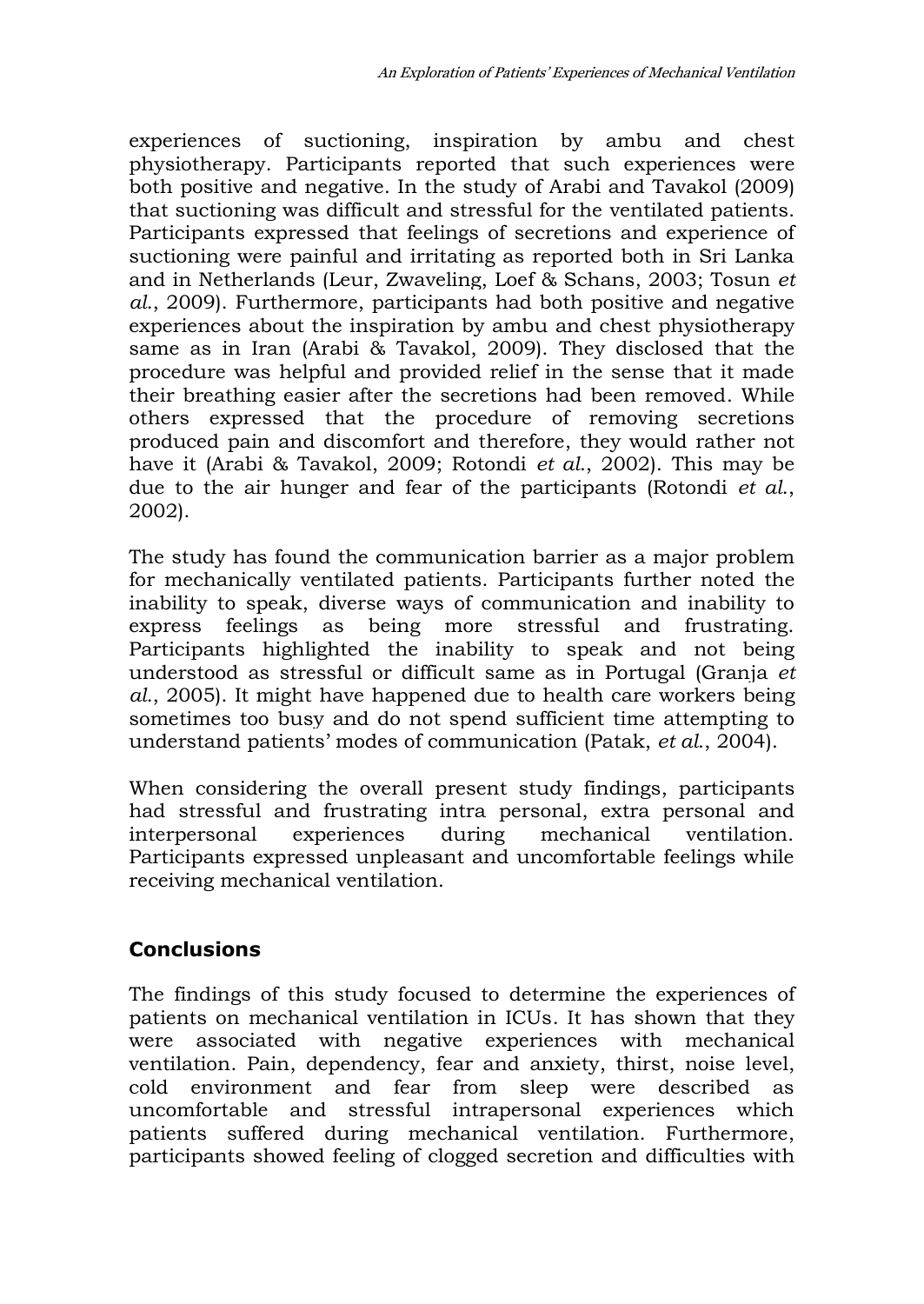airway suction, inspiration by ambu, and chest physiotherapy as moderately discomforting. Participants expressed moderate to high levels of distress in trying to communicate their needs during mechanical ventilation. Understanding the real lived experiences of the patients leads to expand the knowledge of the health care workers, especially nurses and it will help to minimize patients' unpleasant experiences while they are on a ventilator.

### **Acknowledgements**

We would like to express our deepest appreciation for all those who participated in this study including the participants, researchers and the supervisors. A special gratitude goes to the Ethical Review Board of the National Hospital of Sri Lanka and the Ethics Review Committee at the Faculty of Medicine at the University of Peradeniya.

### **References**

- Arabi, A., & Tavakol, K. (2009). Patient's experiences of mechanical ventilation. Iranian Journal of Nursing and Midwifery Research, 14(2).
- Boyce, C., & Neale, P. (2006). *Conducting in-depth interviews: A guide for designing and conducting in-depth interviews for evaluation input* (pp. 3-7). Watertown, MA: Pathfinder International.
- Brochard, L. (2003). Mechanical ventilation: invasive versus noninvasive. European Respiratory Journal, 22 (47 suppl), 31s-37s.
- Braun, V. & Clarke, V. (2006). Using thematic analysis in psychology. Qualitative Research in Psychology. 3: 77-101
- Burns, N. & Grove, S.K. (2005). *The practice of nursing research: conduct, critique, and utilization*.(5th ed.). St Louis: Elsevier Saunders.
- Chlan, L., & Savik, K. (2011). Patterns of anxiety in critically ill patients receiving mechanical ventilatory support. Nursing research, 60(3 Suppl), S50.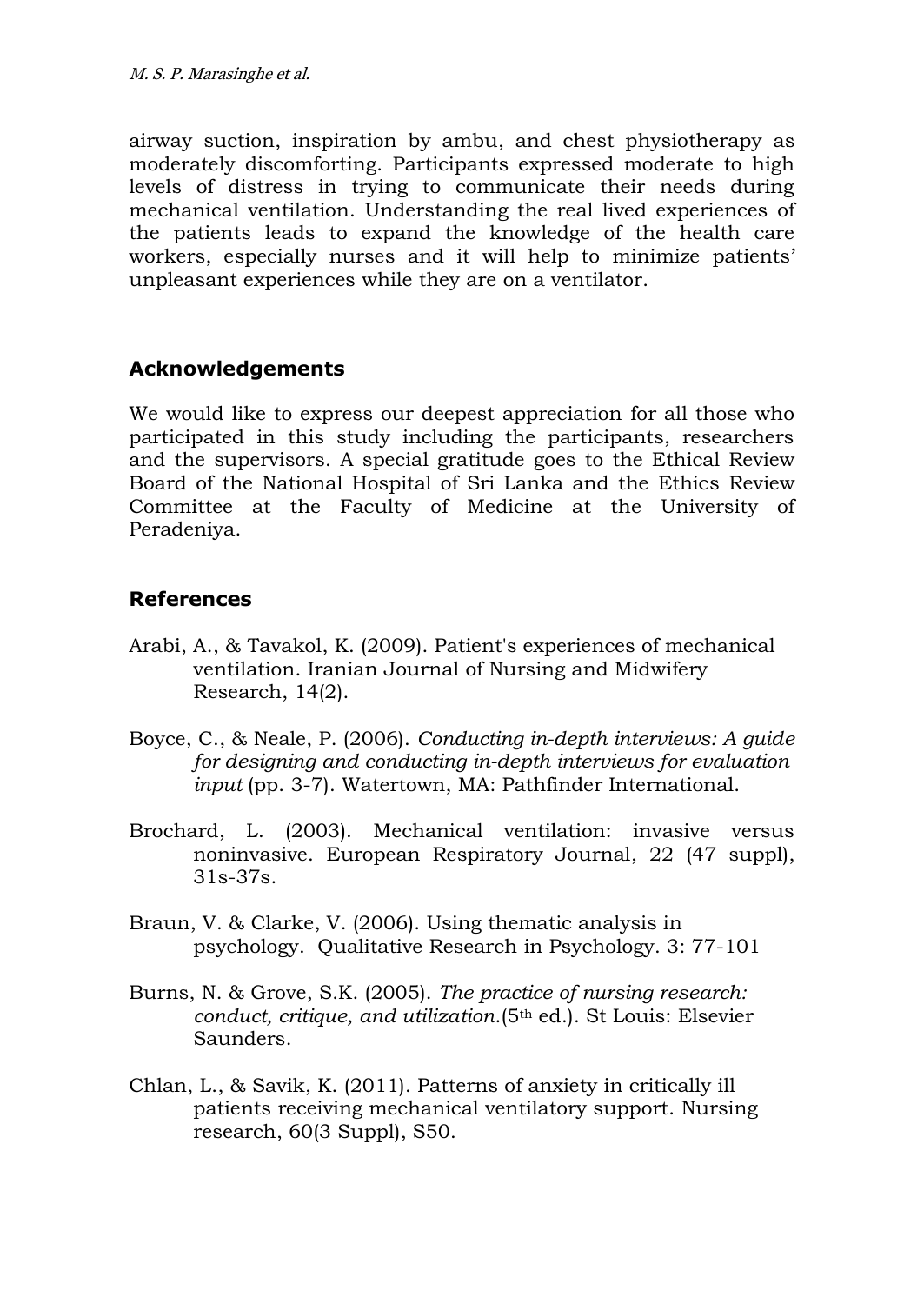- Ho, S. E., Hassan, H., Saidi, S., & Zulkfli, S. (2008). Recollections Expressed by Mechanically Ventilated Patients of Intensive Care Unit (ICU), Hospital Universiti Kebangsaan Malaysia (HUKM). Medicine & Health, 3(1), 46-53.
- Granja, C., Lopes, A., Moreira, S., Dias, C., Costa-Pereira, A., & Carneiro, A. (2005). Patients' recollections of experiences in the intensive care unit may affect their quality of life. Critical Care, 9(2), R96.
- Guba, E. G. (1981). Criteria for assessing the trustworthiness of naturalistic inquiries. *ECTJ*, 29(2), 75-91.
- Guttormson, J. L. (2011). *Patients' recall and evaluation of Mechanical Ventilation: Impact of Sedation* (Doctoral dissertation, University of Minnesota).
- Hancock, B., Ockleford, E., & Windridge, K. (1998). *An introduction to qualitative research*. Nottingham: Trent focus group.
- Hycner, R. H. (1985). Some guidelines for the phenomenological analysis of interview data. Human studies, 8(3), 279-303.
- Johansson, L., Bergbom, I., & Lindahl, B. (2012). Meanings of being critically ill in a sound-intensive ICU patient room-A phenomenological hermeneutical study. *The open nursing journal*, *6*, 108
- Khalaila, R., Zbidat, W., Anwar, K., Bayya, A., Linton, D. M., & Sviri, S. (2011). Communication difficulties and psychoemotional distress in patients receiving mechanical ventilation. American Journal of Critical Care, 20(6), 470-479.
- Lester, S. (2007). An Introduction to phenomenological research. Retrieved from<http://www.sld.demon.co.uk/resmethy.pdf>
- Van de Leur, J. P., Zwaveling, J. H., Loef, B. G., & Van der Schans, C. P. (2003). Patient recollection of airway suctioning in the ICU: routine versus a minimally invasive procedure. Intensive care medicine, 29(3), 433-436.
- Lincoln,Y. S., & Guba, E. G. (1985). Naturalistic inquiry. Beverly Hills, Calif: Sage.